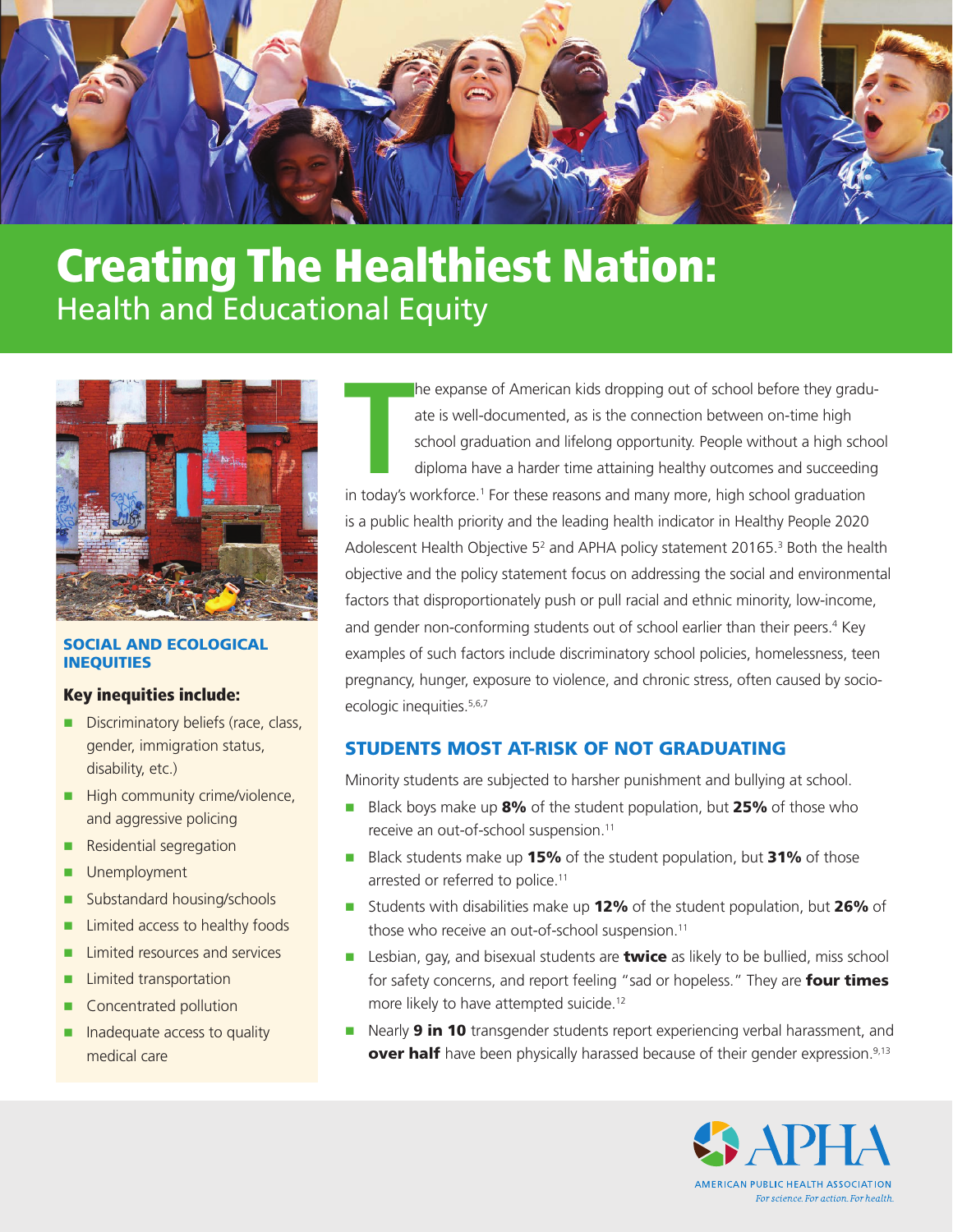# ACHIEIVEMENT GAP: 2015–16 GRADUATION DISPARITIES 8,9,10



- In several states and Washington, D.C., white students were graduating at a 20% higher rate than their black and Hispanic peers.
- Disadvantaged groups also include students with disabilities (66%), English Language Learners (67%), and low-income students (78%).

# Changing School Demographics

Socio-economically disadvantaged students are at highest risk of not graduating and are among the fastest-growing population. Public K-12 enrollment rates for Hispanic, Asian/Pacific Islander, and students of two or more races are increasing, while rates for

white and American Indian/Alaska Natives are decreasing. Black student enrollment remains constant.<sup>14</sup> At the same time, more young people feel comfortable identifying as lesbian, gay, bisexual, and transgender,<sup>15</sup> and the percentage of all children in the United States who live with at least one immigrant parent is growing.16 To close achievement gaps, schools will have to meet the diversity of needs and backgrounds across the student population.

# ADVANCING HEALTH AND EDUCATIONAL EQUITY

Public health practitioners are critical partners for advancing equity in school settings. They can offer upstream strategies and resources that are grounded in social justice and create opportunities for all students to achieve their full potential despite social disadvantages.<sup>17–20</sup> APHA's Center for School, Health and Education is doing just that<br>
by supporting schools and their partners (school-based health centers, communities, AND THEIR PARTNERS<br>
institutions and systems) to exercise to the center's conditions of the center's conditions of the social and environmental factors that impede reduced, the Center's strategy operates across three levels: clinical interventions with individuals and groups, inside and outside of clinical settings; primary prevention targeting the whole school; and systems changes such as the revision or creation of **Analyze & synthesize** popula-<br>policies and practices in the clinic, school, school district, community and beyond. Since tion-level outco 2013, the Center has reached over 600 professionals who have responsibility for over **Develop** an action plan that responds to these impediments 15,000 students.

- Employing healing circles, group therapy or meditation throughout the day; and through various policies and
- Staff supporting a GSA (Gay Straight Alliance, or Gender and Sexuality Alliance); practices in the school, school and and and  $\alpha$  and  $\alpha$  are  $\alpha$  and  $\alpha$  are  $\alpha$  and  $\alpha$  are  $\alpha$  and  $\alpha$  are  $\alpha$  and  $\alpha$  are  $\alpha$ .
- **Offering orientation workshops and interpretation services for new immigrants <b>Integral integral dentify & coordinate** partners and English Language Learner families about the U.S. health care and education and resources (i.e., public health, systems. mental health, communities).



- 
- 
- on three levels: in the individual Individual and group strategies child, in the school population,
	-